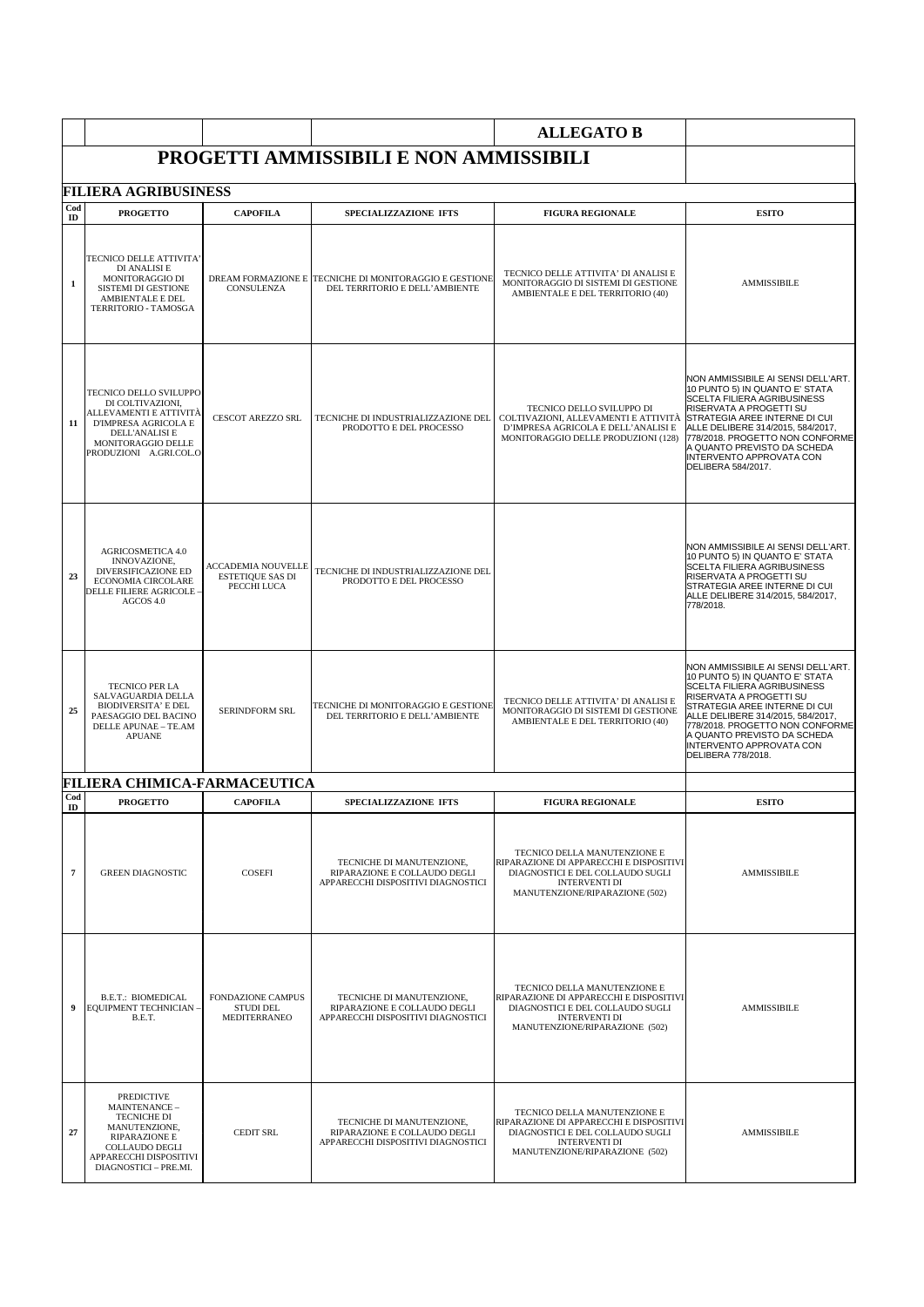|              | <b>FILIERA MECCANICA</b>                                                                                                                      |                                               |                                                                                        |                                                                                                                                                                    |              |  |
|--------------|-----------------------------------------------------------------------------------------------------------------------------------------------|-----------------------------------------------|----------------------------------------------------------------------------------------|--------------------------------------------------------------------------------------------------------------------------------------------------------------------|--------------|--|
| Cod<br>ID    | <b>PROGETTO</b>                                                                                                                               | <b>CAPOFILA</b>                               | SPECIALIZZAZIONE IFTS                                                                  | <b>FIGURA REGIONALE</b>                                                                                                                                            | <b>ESITO</b> |  |
| $\mathbf{3}$ | ELECTRO-MECHANICS -<br>TECNICO DELLE<br>OPERAZIONI DI<br>RIPARAZIONE E<br>MANUTENZIONE DI<br>MACCHINARI E IMPIANTI<br>MECCANICI ED ELETTRICI. | <b>TESEO SRL</b>                              | TECNICHE DI INSTALLAZIONE E<br>MANUTENZIONE DI IMPIANTI CIVILI E<br><b>INDUSTRIALI</b> | TECNICO DELLE OPERAZIONI DI<br>RIPARAZIONE E MANUTENZIONE DI<br>MACCHINARI E IMPIANTI MECCANICI ED<br>ELETTRICI (308)                                              | AMMISSIBILE  |  |
| 8            | CONNECTED AUTOMATION<br>WORKER 4.0 - C.A.W. 4.0                                                                                               | ASSOSERVIZI SRL                               | TECNICHE DI INDUSTRIALIZZAZIONE DEL<br>PRODOTTO E DEL PROCESSO                         |                                                                                                                                                                    | AMMISSIBILE  |  |
| 15           | INSTALLAZIONE.<br>MANUTENZIONE E<br><b>GESTIONE DI IMPIANTI</b><br>CIVILI ED INDUSTRIALE-<br>I.MA.GE.                                         | FOREDA TOSCANA<br><b>ASSOCIAZIONE</b>         | TECNICHE DI INSTALLAZIONE E<br>MANUTENZIONE DI IMPIANTI CIVILI E<br><b>INDUSTRIALI</b> | RESPONSABILE DELLA PROGETTAZIONE E<br>REALIZZAZIONE DEGLI INTERVENTI DI<br>MANUTENZIONE E DELLA PREDISPOSIZIONE<br>E CONTROLLO DEL BUDGET DI<br>MANUTENZIONE (347) | AMMISSIBILE  |  |
| 18           | MUGELLO INDUSTRIAL<br>DESIGNER - M.IN.D.                                                                                                      | PROFORMA SOC. COOP.<br><b>IMPRESA SOCIALE</b> | TECNICHE DI DISEGNO E PROGETTAZIONE<br><b>INDUSTRIALE</b>                              | TECNICO DEL DISEGNO DI PRODOTTI<br>INDUSTRIALI ATTRAVERSO L'UTILIZZO DI<br>TECNOLOGIE INFORMATICHE (345)                                                           | AMMISSIBILE  |  |
| 22           | <b>TECNICO PER</b><br>L'AMMINISTRAZIONE<br><b>ECONOMICO FINANZIARIA</b><br>DI IMRPESE 4.0 - TEAM<br>4.0                                       | <b>SCUOLA ITALIANA</b><br><b>TURISMO SRL</b>  | TECNICHE PER L'AMMINISTRAZIONE<br>ECONOMICA-FINANZIARIA                                | TECNICO DELLA GESTIONE DELLA<br>CONTABILITA' E DELLA FORMULAZIONE<br>DEL BILANCIO (373)                                                                            | AMMISSIBILE  |  |
| 26           | TECNICO DELLA<br>DEFINIZIONE E GESTIONE<br>DELLA CONTABILITA'<br>ANALITICA E DELLA<br>PREDISPOSIZIONE DEL<br>BUDGET - MANAGER 4.0             | <b>SOPHIA</b>                                 | TECNICHE PER L'AMMINISTRAZIONE<br>ECONOMICA-FINANZIARIA                                | TECNICO DELLA DEFINIZIONE E GESTIONE<br>DELLA CONTABILITA' ANALITICA E DELLA<br>PREDISPOSIZIONE DEL BUDGET (374)                                                   | AMMISSIBILE  |  |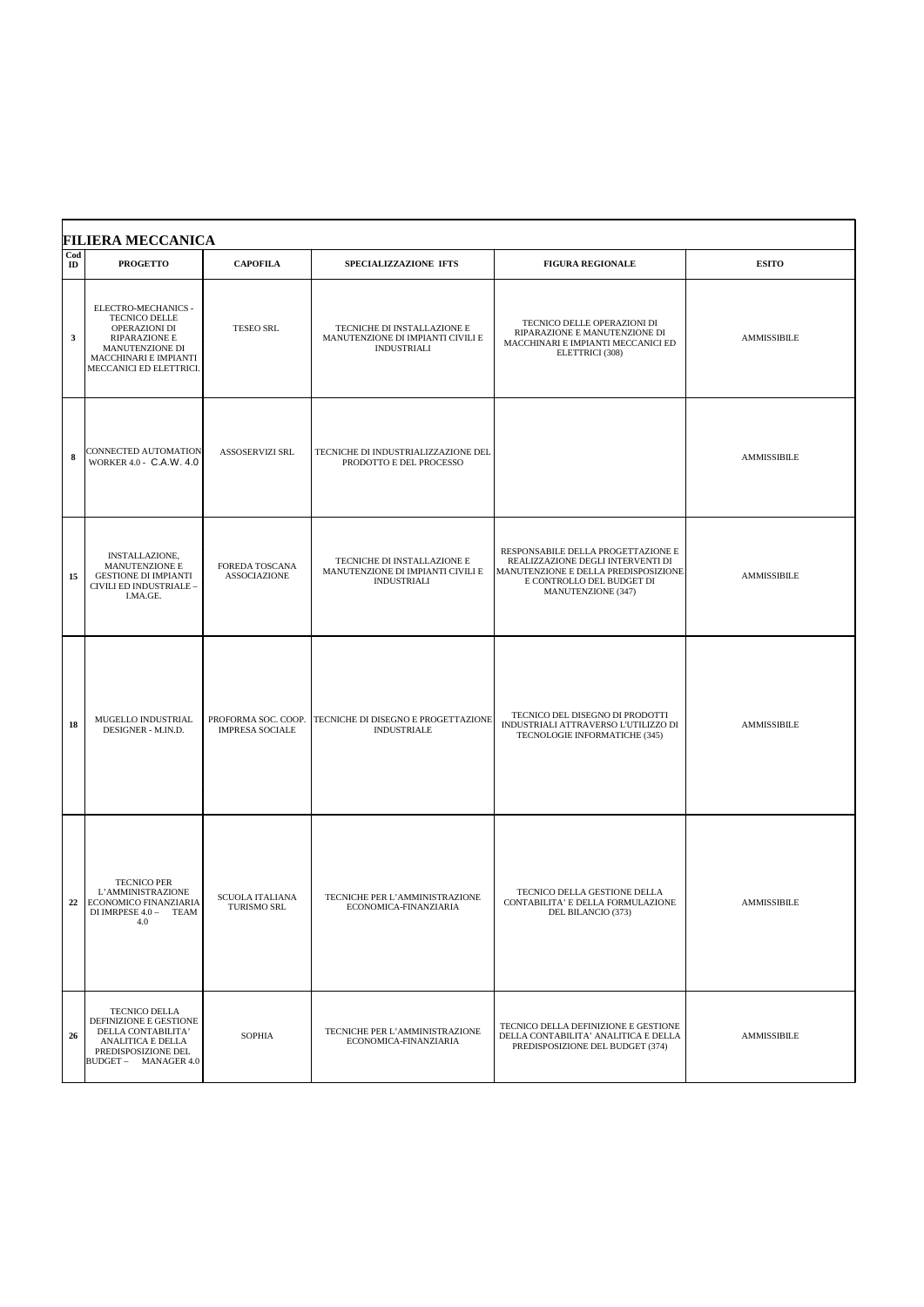| 36 | MECH CONTROLLER 4.0 -<br>COMPETENZE AVANZATE<br>PER LA GESTIONE<br>ECONOMICA-FINANZIARIA<br>DELL'AZIENDA DELLA<br>FILIERA MECCANICA | TOSCANA FORMAZIONE<br>SRL            | TECNICHE PER L'AMMINISTRAZIONE<br>ECONOMICA-FINANZIARIA                                | TECNICO DELLA DEFINIZIONE E GESTIONE<br>DELLA CONTABILITA' ANALITICA E DELLA<br>PREDISPOSIZIONE DEL BUDGET (374)                                                   | AMMISSIBILE |
|----|-------------------------------------------------------------------------------------------------------------------------------------|--------------------------------------|----------------------------------------------------------------------------------------|--------------------------------------------------------------------------------------------------------------------------------------------------------------------|-------------|
| 41 | MEC-DESIGN - TECNICHE<br>DI DISEGNO E<br>PROGETTAZIONE<br><b>INDUSTRIALE</b>                                                        | CONSORZIO AREZZO<br>FORMAZIONE ABACO | TECNICHE DI DISEGNO E PROGETTAZIONE<br><b>INDUSTRIALE</b>                              | TECNICO DEL DISEGNO DI PRODOTTI<br><b>INDUSTRIALI</b><br>ATTRAVERSO L'UTILIZZO DI TECNOLOGIE<br>INFORMATICHE (345)                                                 | AMMISSIBILE |
| 43 | "MECH.UP: MECHANICAL<br><b>RESTARTUP</b>                                                                                            | APITIRRENO SVILUPPO                  | PRODOTTO E DEL PROCESSO                                                                | TECNICHE DI INDUSTRIALIZZAZIONE DEL TECNICO DEL CONTROLLO DELLA QUALITA'<br>(384)                                                                                  | AMMISSIBILE |
| 45 | REMANUFACTURING -<br>RING                                                                                                           | <b>FORMETICA</b>                     | TECNICHE DI DISEGNO E PROGETTAZIONE<br><b>INDUSTRIALE</b>                              | TECNICO DELLA PROGETTAZIONE DI<br>PRODOTTI INDUSTRIALI (344)                                                                                                       | AMMISSIBILE |
| 48 | ACQUEDOTTI:<br>FORMAZIONE DI TECNICI<br>PER MANUTENZIONE<br>IMPIANTI - A.Q.A.D.E.M.I.A.                                             | ASSOCIAZIONE PRATIKA                 | TECNICHE DI INSTALLAZIONE E<br>MANUTENZIONE DI IMPIANTI CIVILI E<br><b>INDUSTRIALI</b> | RESPONSABILE DELLA PROGETTAZIONE E<br>REALIZZAZIONE DEGLI INTERVENTI<br>DI MANUTENZIONE E DELLA<br>PREDISPOSIZIONE E CONTROLLO DEL<br>BUDGET DI MANUTENZIONE (347) | AMMISSIBILE |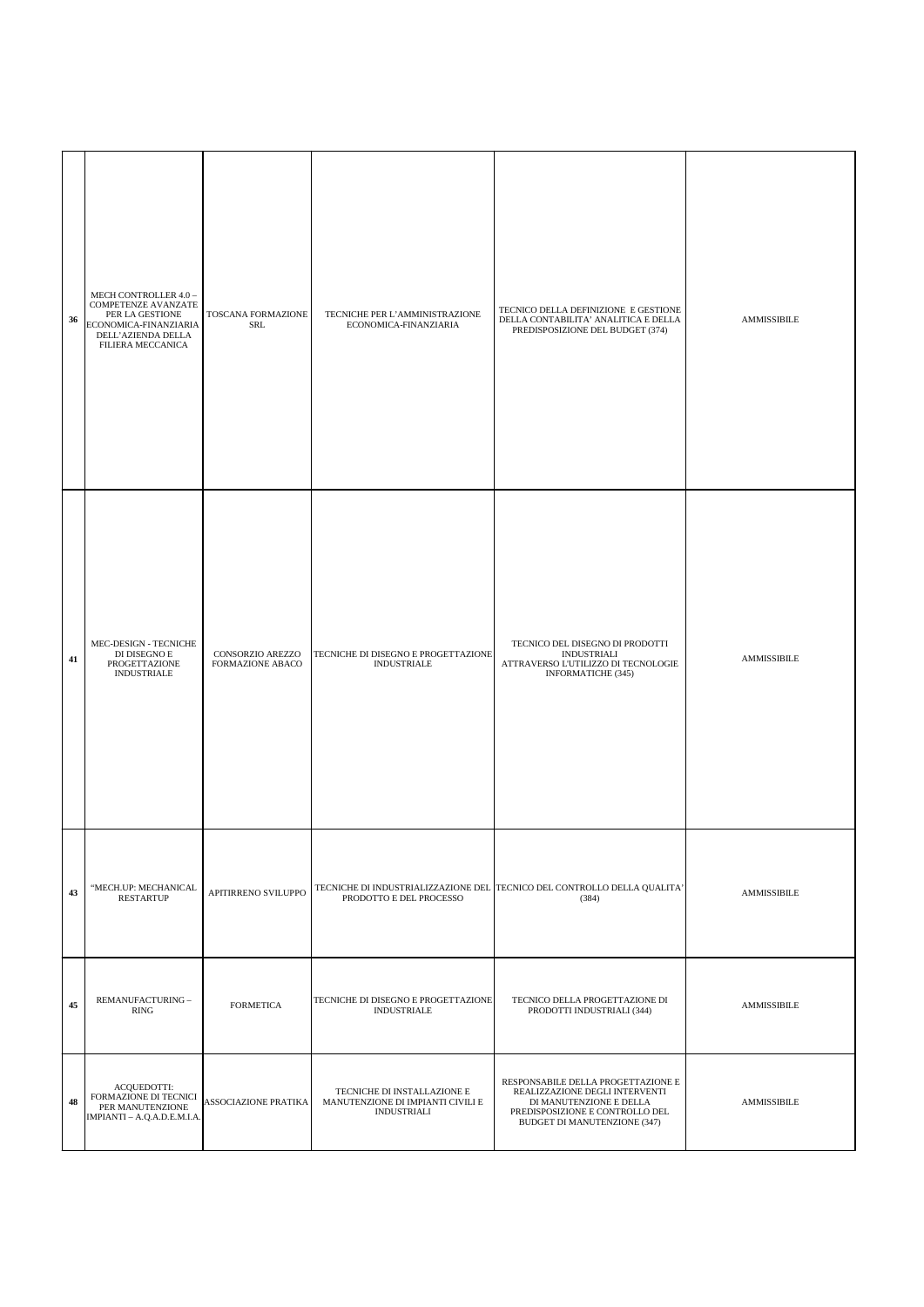|                                 | <b>FILIERA MODA</b>                                                                                                              |                                                               |                                                                                      |                                                                                                        |                    |  |
|---------------------------------|----------------------------------------------------------------------------------------------------------------------------------|---------------------------------------------------------------|--------------------------------------------------------------------------------------|--------------------------------------------------------------------------------------------------------|--------------------|--|
| $\mathbf{Cod}$<br>$\mathbf{ID}$ | <b>PROGETTO</b>                                                                                                                  | <b>CAPOFILA</b>                                               | SPECIALIZZAZIONE IFTS                                                                | <b>FIGURA REGIONALE</b>                                                                                | <b>ESITO</b>       |  |
| $\overline{\mathbf{4}}$         | TECNICO DELL'IDEAZIONE,<br>DISEGNO E<br>PROGETTAZIONE DI<br><b>MANUFATTI DI</b><br>ARTIGIANATO ARTISTICO<br>$-CAP5.0$            | POLIMODA                                                      | TECNICHE PER LA REALIZZAZIONE<br>ARTIGIANALE DI PRODOTTI DEL MADE IN<br><b>ITALY</b> | TECNICO DELL'IDEAZIONE, DISEGNO E<br>PROGETTAZIONE DI MANUFATTI DI<br>ARTIGIANATO ARTISTICO (474)      | AMMISSIBILE        |  |
| 17                              | <b>FASHION DESIGNER 5.0</b><br>- INNOVAZIONE NELLO<br>SVILUPPO DEL<br>PRODOTTO FASHION<br>DESIGNER 5.0                           | LA FABBRICA DELLE<br><b>IDEE SRL</b>                          | TECNICHE PER LA REALIZZAZIONE<br>ARTIGIANALE DI PRODOTTI DEL MADE IN<br><b>ITALY</b> | TECNICO DELLE ATTIVITÀ DI<br>REALIZZAZIONE DI MODELLI DI<br>ABBIGLIAMENTO NUOVI O PREESISTENTI<br>(60) | AMMISSIBILE        |  |
| 20                              | <b>TECNICHE PER LA</b><br>REALIZZAZIONE<br><b>ARTIGIANALE DI</b><br>PRODOTTI DEL MADE IN<br><b>ITALY - PEPPER</b>                | <b>AMBIENTE IMPRESA</b>                                       | TECNICHE PER LA REALIZZAZIONE<br>ARTIGIANALE DI PRODOTTI DEL MADE IN<br><b>ITALY</b> | TECNICO DELLE ATTIVITÀ DI<br>REALIZZAZIONE DI MODELLI DI<br>PELLETTERIA NUOVI O PREESISTENTI (280)     | <b>AMMISSIBILE</b> |  |
| 29                              | MODAGEST - GESTIONE E<br>AMMINISTRAZIONE NELLE<br>AZIENDE DEL SISTEMA<br><b>MODA</b>                                             | EUROCONSULTING SPA                                            | TECNICHE PER L'AMMINISTRAZIONE<br>ECONOMICA-FINANZIARIA                              | TECNICO DELLA DEFINIZIONE E GESTIONE<br>DELLA CONTABILITA' E DELLA<br>PREDISPOSIZIONE DEL BUDGET (374) | AMMISSIBILE        |  |
| 35                              | <b>SUSTAINABLE TEXTILE</b><br>SUPPLY CHAIN MANAGER<br>(RESPONSABILE DELLA<br><b>FILIERA TESSILE</b><br>SOSTENIBILE) - RE.FI.TE.S | PIN PRATO                                                     | TECNICHE PER LA PROGRAMMAZIONE<br>DELLA PRODUZIONE E LA LOGISTICA                    |                                                                                                        | AMMISSIBILE        |  |
| 40                              | <b>SMART FASHION</b><br>PROTOTYPIST - SMART<br><b>FASHION</b>                                                                    | <b>ISTITUTO MODARTECH</b><br><b>SRL</b>                       | TECNICHE PER LA REALIZZAZIONE<br>ARTIGIANALE DI PRODOTTI DEL MADE IN<br><b>ITALY</b> | TECNICO DELL'ESECUZIONE E<br>RIADATTAMENTO DEI CAPI D'<br>ABBIGLIAMENTO (69)                           | <b>AMMISSIBILE</b> |  |
|                                 | 44 HI-TECH FASHION SYSTEM                                                                                                        | <b>AGENZIA PER LO</b><br>SVILUPPO EMPOLESE<br>VALDELSA S.P.A. | TECNICHE PER LA REALIZZAZIONE<br>ARTIGIANALE DI PRODOTTI DEL MADE IN<br><b>ITALY</b> | TECNICO DELLE ATTIVITA' DI<br>REALIZZAZIONE DI MODELLI DI<br>ABBIGLIAMENTO NUOVI O PRESISTENTI (60)    | AMMISSIBILE        |  |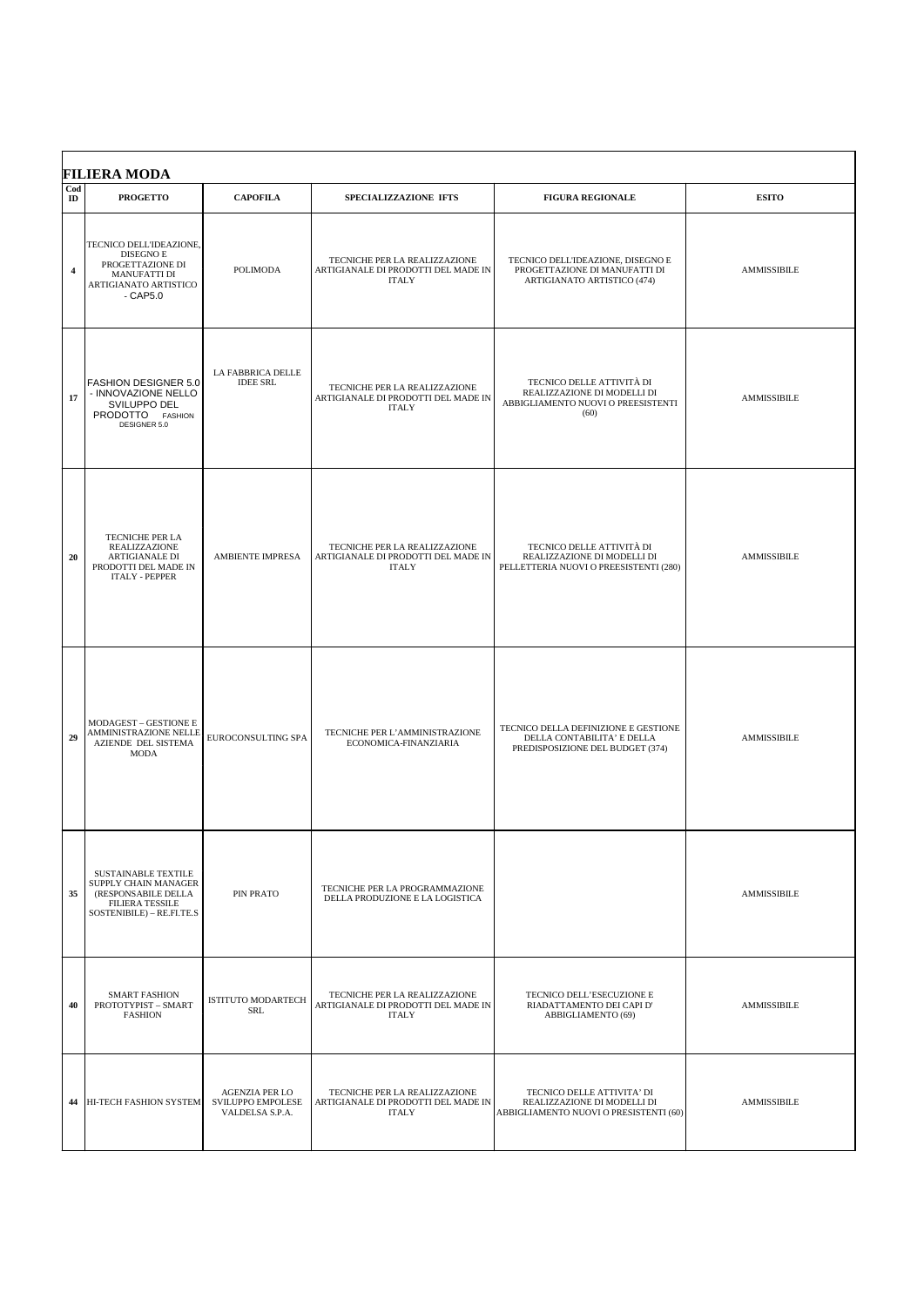| 46 | <b>D.A.R - TECNICHE DI</b><br>DESIGN PER LA REALTA'<br><b>AUMENTATA</b>                                | <b>CENTRO SPERIMENTALE</b><br><b>DEL MOBILE E</b><br>DELL'ARREDAMENTO<br>S.R.L. | TECNICHE PER LA REALIZZAZIONE<br>ARTIGIANALE DI PRODOTTI DEL MADE IN<br><b>ITALY</b> | TECNICO DELLA DEFINIZIONE TECNICA DEL<br>PROGETTO E DELLA REALIZZAZIONE DI<br>PROTOTIPI E MODELLI (263) | <b>AMMISSIBILE</b> |
|----|--------------------------------------------------------------------------------------------------------|---------------------------------------------------------------------------------|--------------------------------------------------------------------------------------|---------------------------------------------------------------------------------------------------------|--------------------|
| 49 | MODELLISTA:<br>L'ARTIGIANO DIGITALE<br>PER IL MADE IN ITALY -<br>MOD.ART                               | <b>SISTEMA FORMAZIONE E</b><br>SERVIZI AVANZATI SRL                             | TECNICHE PER LA REALIZZAZIONE<br>ARTIGIANALE DI PRODOTTI DEL MADE IN<br><b>ITALY</b> | TECNICO DELLE ATTIVITA' DI<br>REALIZZAZIONE DI MODELLI DI<br>ABBIGLIAMENTO NUOVI O PRESISTENTI (60)     | <b>AMMISSIBILE</b> |
| 50 | T.REN.D.I.NG. - TECNICO<br>PER L'<br><b>INDUSTRIALIZZAZIONE</b><br>PRODOTTI E PROCESSI<br><b>GREEN</b> | PO.TE.CO. S.C.R.L.                                                              | TECNICHE DI INDUSTRIALIZZAZIONE DEL<br>PRODOTTO E DEL PROCESSO                       |                                                                                                         | <b>AMMISSIBILE</b> |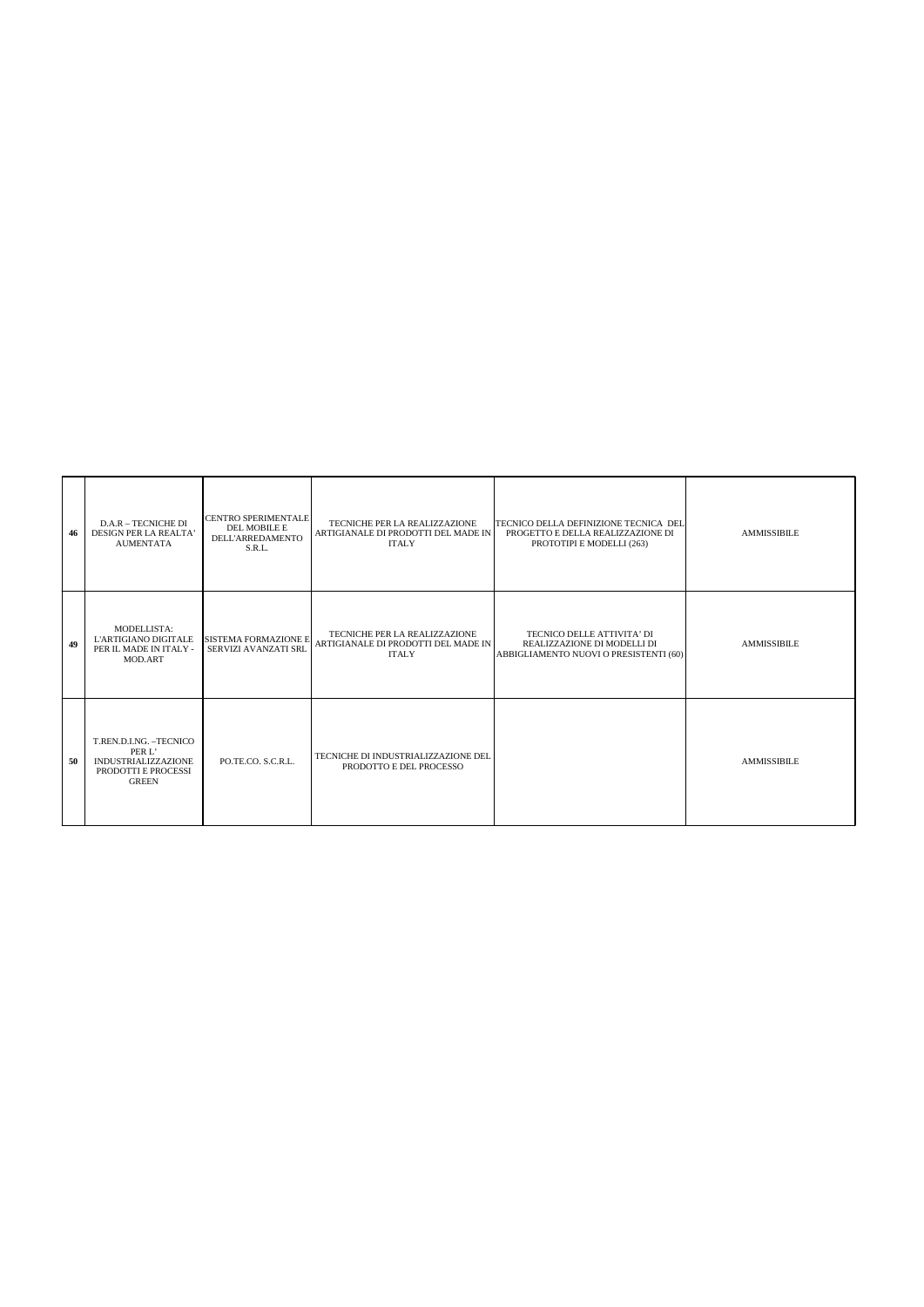| Cod<br>ID        | <b>FILIERA ICT</b><br><b>PROGETTO</b>                                                                                                                                        | <b>CAPOFILA</b>                        | SPECIALIZZAZIONE IFTS                                                                 | <b>FIGURA REGIONALE</b>                                                                                                            | <b>ESITO</b>       |  |
|------------------|------------------------------------------------------------------------------------------------------------------------------------------------------------------------------|----------------------------------------|---------------------------------------------------------------------------------------|------------------------------------------------------------------------------------------------------------------------------------|--------------------|--|
| $\boldsymbol{2}$ | N.E.T.S - NETWORK<br><b>SPECIALIST</b>                                                                                                                                       | PARTNER S.R.L.                         | TECNICHE PER LA SICUREZZA DELLE RETI<br>E DEI SISTEMI                                 | RESPONSABILE DELLA SICUREZZA DI RETI<br>INFORMATICHE E DELLA PROTEZIONE DI<br>DATI (179)                                           | <b>AMMISSIBILE</b> |  |
| 5                | IFTS DIGITAL EXPERIENCE-<br>PRODUZIONI<br>MULTIMEDIALI DELL'ALTA<br><b>QUALITA' MADE IN</b><br>TUSCANY                                                                       | <b>ASSOSERVIZI</b>                     | TECNICHE DI PRODUZIONE<br>MULTIMEDIALE                                                | TECNICO DELLA PROGETTAZIONE,<br>MANUTENZIONE, AGGIORNAMENTO,<br>SVILUPPO E TESTING DI SITI WEB (DIGITAL<br>MEDIA SPECIALIST) (487) | <b>AMMISSIBILE</b> |  |
| 6                | DATA GREEN<br>MANAGEMENT - DGM                                                                                                                                               | <b>FORMETICA</b>                       | TECNICHE PER LA PROGETTAZIONE E<br><b>GESTIONE DI DATABASE</b>                        | DATABASE ADMINISTRATOR<br>(AMMINISTRATORE DI DATABASE)<br>(481)                                                                    | <b>AMMISSIBILE</b> |  |
| 10               | <b>DMS - DIGITAL MEDIA</b><br>SPECIALIST                                                                                                                                     | CENTRO STUDI MUSICA<br>$&$ ARTE        | TECNICHE DI PRODUZIONE<br>MULTIMEDIALE                                                | TECNICO DELLA PROGETTAZIONE,<br>MANUTENZIONE, AGGIORNAMENTO.<br>SVILUPPO E TESTING DI SITI WEB (DIGITAL<br>MEDIA SPECIALIST) (487) | AMMISSIBILE        |  |
| 12               | <b>MACHINE LEARNING</b><br>SPECIALIST MELA                                                                                                                                   | FORMATICA SCARL                        | TECNICHE PER LA PROGETTAZIONE E LO<br>SVILUPPO DI APPLICAZIONI<br><b>INFORMATICHE</b> | TECNICO DELLA PROGETTAZIONE,<br>SVILUPPO, TESTING E MANUTENZIONE DEL<br>SOFTWARE (SVILUPPATORE<br>SOFTWARE - DEVELOPER) (489)      | AMMISSIBILE        |  |
| 13               | TURISMO E CULTURA<br>SMART: TECNICHE PER LA<br>PROGETTAZIONE E LO<br>SVILUPPODI APPLICAZIONI<br><b>INFORMATICHE IN AMBITO</b><br>TURISTICO-CULTURALE-<br>EDUCATIVO SMART.APP | CESCOT SIENA - SOC.<br>COOP. ESERCENTI | TECNICHE PER LA PROGETTAZIONE E LO<br>SVILUPPO DI APPLICAZIONI<br><b>INFORMATICHE</b> | TECNICO DELLA PROGETTAZIONE,<br>SVILUPPO, TESTING E MANUTENZIONE DEL<br>SOFTWARE (SVILUPPATORE<br>SOFTWARE - DEVELOPER) (489)      | <b>AMMISSIBILE</b> |  |
| 14               | WEB APP DEVELOPER 4.0. -<br>W.A.D.                                                                                                                                           | ADECCO FORMAZIONE<br>S.R.L.            | TECNICHE PER LA PROGETTAZIONE E LO<br>SVILUPPO DI APPLICAZIONI<br><b>INFORMATICHE</b> | TECNICO DELLA PROGETTAZIONE.<br>SVILUPPO, TESTING E MANUTENZIONE DEL<br>SOFTWARE (SVILUPPATORE<br>SOFTWARE - DEVELOPER) (489)      | AMMISSIBILE        |  |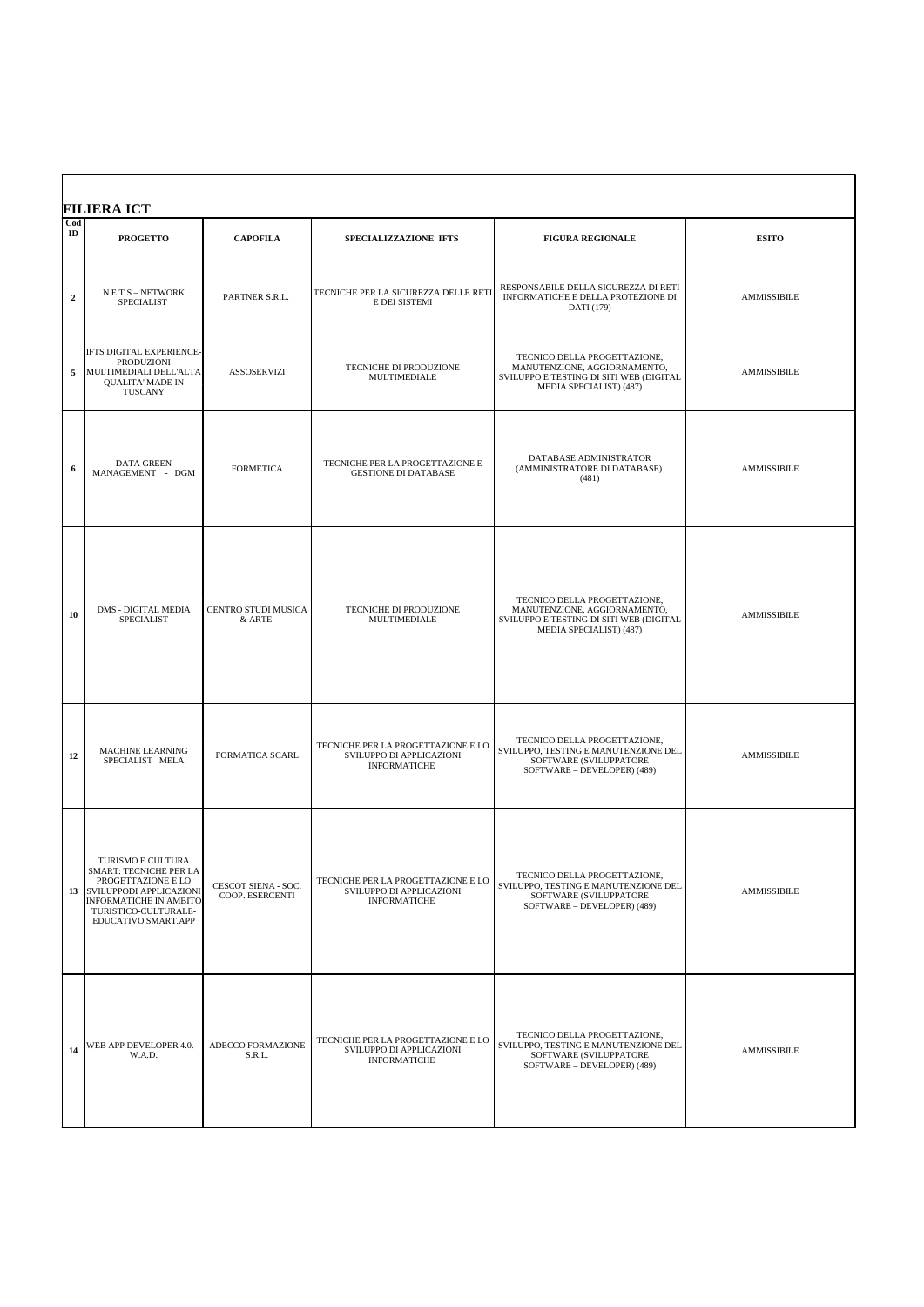| 16 | INTELLIGENZA DIGITALE<br>PER L'INDUSTRIA 4.0. -<br><b>INTELLIGENZA DIGITALE</b>                           | <b>AGENZIA PER LO</b><br>SVILUPPO EMPOLESE<br>VALDELSA S.P.A. | TECNICHE PER LA PROGETTAZIONE E LO<br>SVILUPPO DI APPLICAZIONI<br><b>INFORMATICHE</b> | TECNICO DELLA PROGETTAZIONE.<br>SVILUPPO, TESTING E MANUTENZIONE DEL<br>SOFTWARE (SVILUPPATORE<br>SOFTWARE - DEVELOPER) (489)      | <b>AMMISSIBILE</b> |
|----|-----------------------------------------------------------------------------------------------------------|---------------------------------------------------------------|---------------------------------------------------------------------------------------|------------------------------------------------------------------------------------------------------------------------------------|--------------------|
| 19 | SOFTWARE CREATOR<br><b>ENVIRONMENT - S.CRE.EN</b>                                                         | <b>ARCHADEMY SRL</b>                                          | TECNICHE PER LA PROGETTAZIONE E LO<br>SVILUPPO DI APPLICAZIONI<br><b>INFORMATICHE</b> | TECNICO DELLA PROGETTAZIONE,<br>SVILUPPO, TESTING E MANUTENZIONE DEL<br>SOFTWARE (SVILUPPATORE SOFTWARE-<br>DEVELOPER) (489)       | AMMISSIBILE        |
| 21 | TECNICHE DI PRODUZIONE<br>MULTIMEDIALE - WEB<br><b>CONTENTE SPECIALIST -</b><br>WE.CO.S                   | SCUOLA ITALIANA<br>TURISMO                                    | TECNICHE DI PRODUZIONE<br>MULTIMEDIALE                                                | TECNICO DELLE ATTIVITA' DI IDEAZIONE E<br>SVILUPPO DELLE CAMPAGNE<br>PUBBLICITARIE (208)                                           | <b>AMMISSIBILE</b> |
| 24 | <b>SYSTEM &amp; NETWORK</b><br><b>SECURITY - SHIELD</b>                                                   | I.F.O.A. ISTITUTO<br><b>FORMAZIONE</b><br>OPERATORI AZIENDALI | TECNICHE PER LA SICUREZZA DELLE RETI<br>E DEI SISTEMI                                 | RESPONSABILE DELLA SICUREZZA DI RETI<br>INFORMATICHE E DELLA PROTEZIONE DI<br>DATI (179)                                           | <b>AMMISSIBILE</b> |
| 28 | APP DEVELOPER:<br>TECNOLOGIE L'ARTE E<br>L'EDUCAZINE INCLUSIVE E<br><b>IMMERSIVE</b>                      | <b>ITINERA FORMAZIONE</b>                                     | TECNICHE PER LA PROGETTAZIONE E LO<br>SVILUPPO DI APPLICAZIONI<br><b>INFORMATICHE</b> | TECNICO DELLA PROGETTAZIONE,<br>SVILUPPO, TESTING E MANUTENZIONE DEL<br>SOFTWARE (SVILUPPATORE SOFTWARE -<br>DEVELOPER) (489)      | <b>AMMISSIBILE</b> |
| 30 | CREATIVE MULTIMEDIA<br>MAKER. TECNICO PER LA<br><b>COMUNICAZIONE E IL</b><br>MULTIMEDIA - CREA            | METRICA SOCIETA'<br>COOPERATIVA                               | TECNICHE DI PRODUZIONE<br>MULTIMEDIALE                                                | TECNICO DELLE ATTIVITÀ DI IDEAZIONE E<br>SVILUPPO DELL'IMMAGINE DI CAMPAGNE<br>PUBBLICITARIE (208)                                 | <b>AMMISSIBILE</b> |
| 31 | SVILUPPARE LE<br>TECNOLOGIE DIGITALI PER<br>IL COMMERCIO ED<br>ECONOMIE REGIONALI - E-<br><b>COMMERCE</b> | <b>CENTRO STUDI</b><br><b>TURISTICI</b>                       | TECNICHE PER LA PROGETTAZIONE E LO<br>SVILUPPO DI APPLICAZIONI<br><b>INFORMATICHE</b> | TECNICO DELLA PROGETTAZIONE,<br>SVILUPPO. TESTING E MANUTENZIONE DEL<br>SOFTWARE (SVILUPPATORE SOFTWARE -<br>DEVELOPER) (489)      | <b>AMMISSIBILE</b> |
| 32 | ICT-AGRIT: INCONTRO TRA<br><b>ICT E AGRITURISMO</b>                                                       | <b>FONDAZIONE CAMPUS</b><br><b>STUDI DEL</b><br>MEDITERRANEO  | TECNICHE DI PRODUZIONE<br>MULTIMEDIALE                                                | TECNICO DELLA PROGETTAZIONE,<br>MANUTENZIONE, AGGIORNAMENTO,<br>SVILUPPO E TESTING DI SITI WEB (DIGITAL<br>MEDIA SPECIALIST) (487) | <b>AMMISSIBILE</b> |
| 33 | I.T.E.M. IN ELBA -<br>INNOVATION TECNOLOGY<br>EMPOWEMENT MADE IN<br><b>ELBA</b>                           | <b>CESCOT FORMAZIONE</b><br>SRL                               | TECNICHE PER LA PROGETTAZIONE E LO<br>SVILUPPO DI APPLICAZIONI<br><b>INFORMATICHE</b> | TECNICO DELLA PROGETTAZIONE,<br>SVILUPPO, TESTING E MANUTENZIONE DEL<br>SOFTWARE (SVILUPPATORE SOFTWARE -<br>DEVELOPER) (489)      | <b>AMMISSIBILE</b> |
| 34 | <b>CONT@BILITA' 4.0</b>                                                                                   | COOPERATIVA SCUOLA<br><b>LAVORO</b>                           | TECNICHE PER L'AMMINISTRAZIONE<br>ECONOMICA-FINANZIARIA                               | TECNICO DELLA GESTIONE DELLA<br>CONTABILITA' E DELLA FORMULAZIONE<br>DEL BILANCIO (373)                                            | <b>AMMISSIBILE</b> |